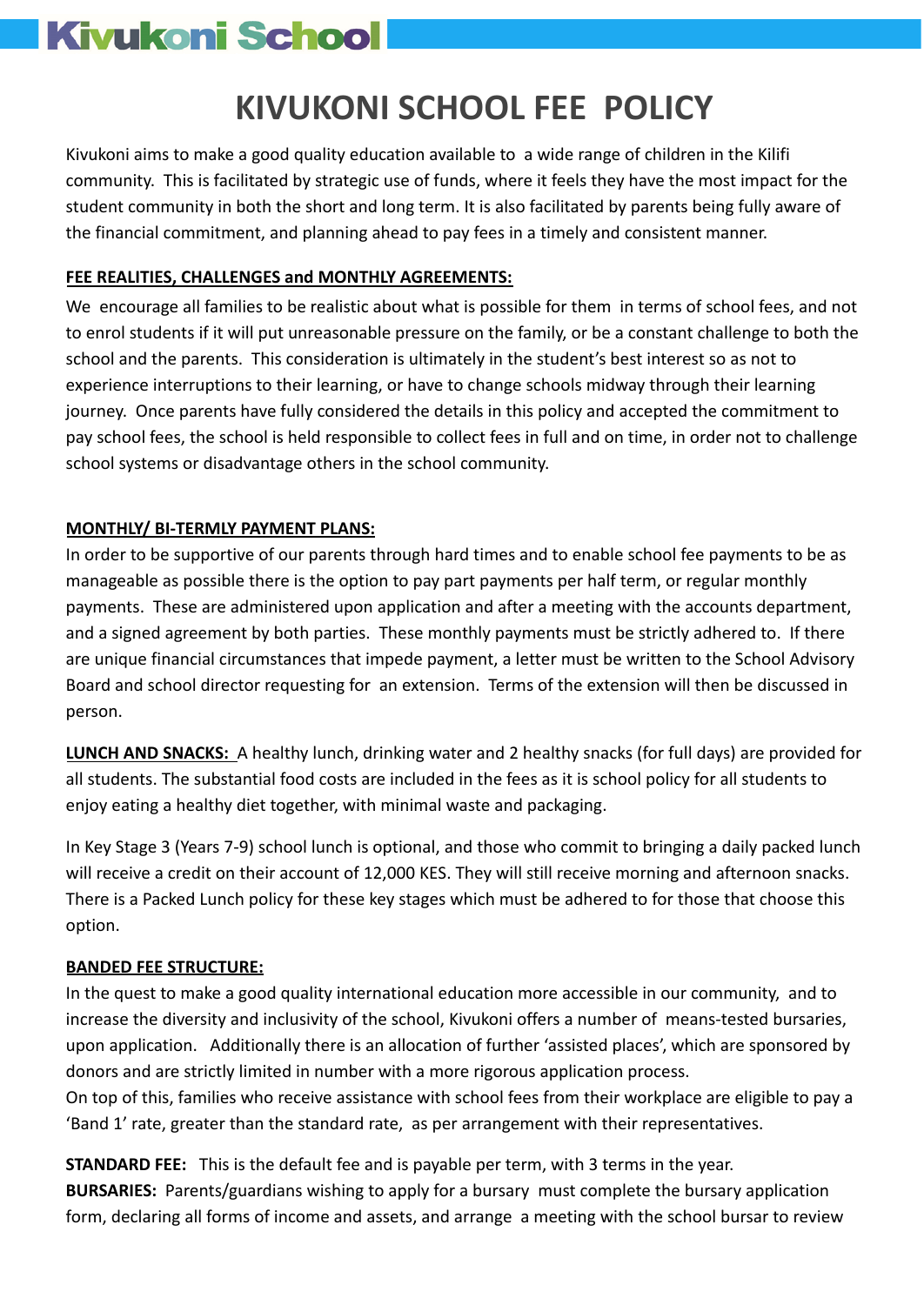circumstances. Current copies of salary slips for both parents/guardians plus any other forms of income and assets must also be shared. These details will then be processed by finance management in line with the 'decision tree' process. If the outcome is clear, the decision can be made by school management and reported back directly to parents. If there are complicating factors, the decision will be passed through the school board's external finance committee before confirming the decision.

Where there are no more bursary places available in any key stage, no further applications will be processed.

Bursary places must be reapplied for every 2-3 years, or as requested by management, via the same process, in order to secure the discount moving forward. Parents re-applying will not be denied the bursary support unless:

- Their situation has changed and their income and assets are now above the thresholds
- Their fee payment history has been problematic, or fees have not been honoured as per agreement

Parents with bursaries are also encouraged to share any change in circumstance voluntarily, allowing Kivukoni to proffer the bursary position to others who may be in greater need.

**ASSISTED PLACES:** In special circumstances, further assistance may be offered, as made possible by our sponsorship scheme. Parents/guardians will be invited to apply for assisted places where relevant, and a further process takes place with the accounts team and school management. These assisted places are guaranteed for 2-3 years before re-application is necessary. The hope is that they will continue until the students complete their learning journey at Kivukoni.

#### **FEE INCREMENTS:**

School fees rise at various stages through the school, in relation to the age and stage of the students. These Key Stage increments are slightly variable each year, but are based on the following structure:

|                                         | FS <sub>1</sub> | FS <sub>2</sub> | <b>Key Stage 1</b><br>(years 1 and 2) | Key Stage 2<br>(vears $3-6$ ) | <b>Key Stage 3</b><br>(years $7-9$ ) | <b>Key Stage 4</b><br>(years 10+11) |
|-----------------------------------------|-----------------|-----------------|---------------------------------------|-------------------------------|--------------------------------------|-------------------------------------|
| % increment in next<br>class/ key stage | 35%             | 23%             | 35%                                   | 30%                           | 25%                                  | 5%                                  |

Annual inflationary fee increments on top of these 'key stage' rises are determined annually in line with budget requirements, and this will be subject to review at the start of the third term. Generally this may be a 4-6% increment each year, but when possible, it may be lower, or when strategically necessary it may be higher. In exceptional circumstances the school board may approve a rise in fees mid year, though circumstances would need to be made clear to parents in advance, with at least 2 months notice. All income goes into the operational and development costs of the school.

#### **DISCOUNTS AVAILABLE FOR ALL FEES:**

- 5% discount is awarded for fees paid a whole year in advance, **before** the first day of term.
- An 8% sibling discount is granted per successive pupil (after the first child) for legally recognised siblings.
- If 4 siblings from one family are in school, the 4th child receives a 16% discount.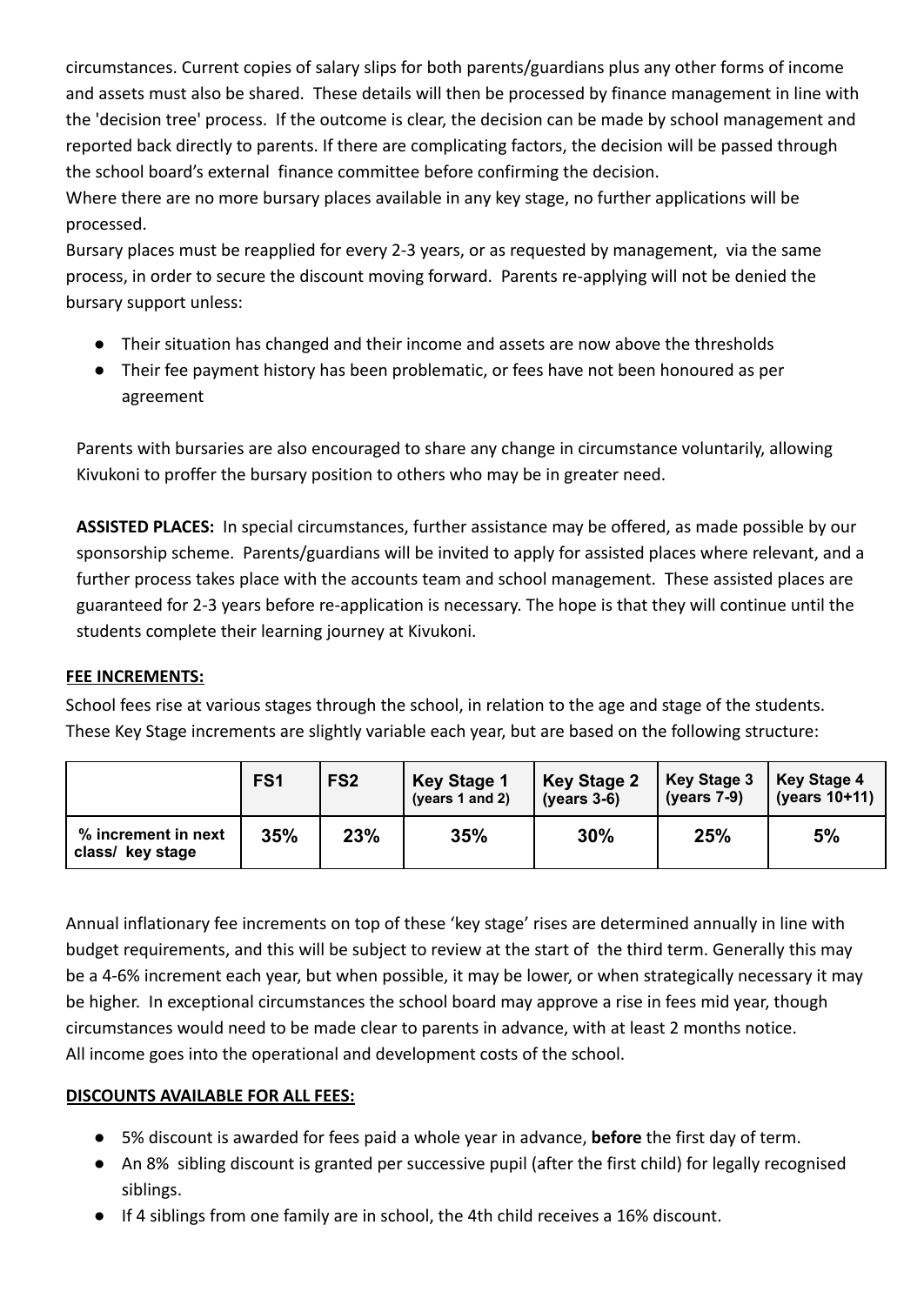#### **REFUNDABLE CAUTION DEPOSITS:**

On admission all parents must pay a 35,000Kshs caution deposit per child. (revised upwards for parents joining from Sept 2022)

Caution deposits will be refunded in full when children leave the school, assuming we have received **a full term's notice** and all accounts have been settled. Caution deposits will not be refunded where full term's notice was not given, or school resources have been lost or damaged.

#### **NOTICE OF LEAVING:**

**Parents/guardians agree to give a term's notice** if they intend to leave the school, or to provide payment for tuition in lieu of notice. This is because the school may have turned other students away in your place; budgets are carefully planned ahead, and changes to circumstances are difficult for the school to manage.

#### **PAYMENT OF BUS:**

This termly payment will be accounted for separately, but is subject to the same regulations as regular school fees. Failure to settle bus fees will result in the 'seat' going to another student. No part payments are allowed.

#### **PAYMENT OF CLUBS and EXTRAS:**

These are invoiced by the school, and subject to the same payment procedures and regulations as regular school fees. Students may be prohibited from joining clubs or taking up extras that involve additional costs for the school if their fee payments have not been regular or up to date.

#### **PAYMENT OF and ACCESS TO SCHOOL TRIPS:**

For regular day trips, one per term, these are invoiced in advance, based on the average projected cost over the year.

Residential trips in Term 3 for Year 4-10 are invoiced separately, as the costs are significantly variable each year. All school trips are optional but highly recommended. Kivukoni endeavours to find support where possible for all students to take part in residential trips.

#### **EXPECTATIONS OF PARENTS/ GUARDIANS:**

By signing the agreement attached, parents/ guardians are committing to:

- Pay school fees on or before the **due date on their invoice**.
- Pre-arrange for a monthly payment plan with the accounts department if required (in advance of the due date).
- Understand that if fees are not paid within 14 days of the due date, or strictly as per monthly agreement, their child(ren) may not attend class until fees have been paid (unless the finance department has approved otherwise).
- Accept that no assessments, reports or teacher evaluations will be shared until school fees have been settled.
- Agree to give a full term's notice if students are to leave, or pay fees in lieu of notice
- Agree to forfeit the Caution Deposit where a full term's notice is not given, or where school property is not returned, or is lost or damaged.